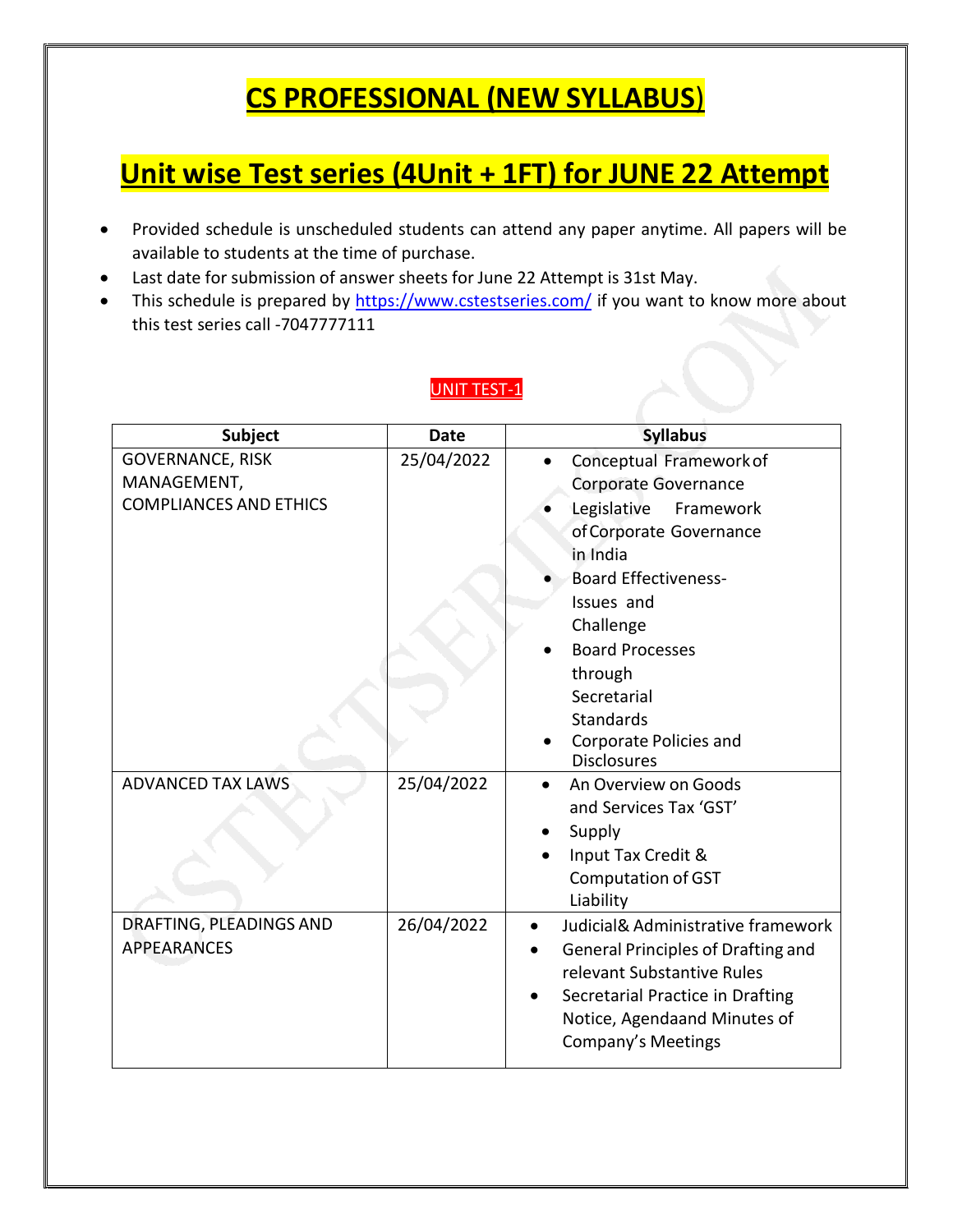| SECRETARIAL AUDIT,<br><b>COMPLIANCE MANAGEMENT</b><br><b>AND DUEDILIGENCE</b><br><b>CORPORATE</b><br>RESTRUCTURING, INSOLVENCY,<br><b>LIQUIDATION &amp; WINDING-UP</b> | 26/04/2022<br>26/04/2022 | Compliance<br>Framework<br>Compliances<br>Entity wise<br><b>Activity wise</b><br>Sector wise<br><b>Industry Specific</b><br>State and Local applicable<br>laws<br>Documentation &<br>maintenance of records<br><b>Types of Corporate</b><br>Restructuring<br><b>Acquisition of Company/Business</b><br>Planning & Strategy<br>Process of M & A transactions<br>Documentation-Merger& |
|------------------------------------------------------------------------------------------------------------------------------------------------------------------------|--------------------------|--------------------------------------------------------------------------------------------------------------------------------------------------------------------------------------------------------------------------------------------------------------------------------------------------------------------------------------------------------------------------------------|
| <b>RESOLUTION OF CORPORATE</b><br>DISPUTES, NON-<br><b>COMPLIANCES &amp; REMEDIES</b><br><b>CORPORATE FUNDING &amp;</b>                                                | 27/04/2022               | Amalgamation<br>Shareholders' Democracy&<br>$\bullet$<br>Rights<br><b>Corporate Disputes</b><br>Indian Equity-Public Funding<br>$\bullet$                                                                                                                                                                                                                                            |
| <b>LISTINGS IN STOCK</b><br><b>EXCHANGES</b>                                                                                                                           | 27/04/2022               | Indian Equity- Private funding<br>$\bullet$<br>Indian equity- Non Fund based<br>Debt Funding - Indian Fund Based<br>$\bullet$                                                                                                                                                                                                                                                        |

#### **UNIT TEST-2**

| <b>Subject</b>                                                          | Date       | <b>Syllabus</b>                                                                                                                                                                                                                                                                          |
|-------------------------------------------------------------------------|------------|------------------------------------------------------------------------------------------------------------------------------------------------------------------------------------------------------------------------------------------------------------------------------------------|
| <b>GOVERNANCE, RISK</b><br>MANAGEMENT,<br><b>COMPLIANCES AND ETHICS</b> | 27/04/2022 | Accounting and Audit related<br>issues, RPTs and Vigil<br>Mechanism<br><b>Board Committees</b><br>Corporate Governance and<br><b>Shareholders Rights</b><br>Corporate Governance and<br><b>OtherStakeholders</b><br>Governance and Compliance Risk<br><b>Corporate Governance Forums</b> |
| <b>ADVANCED TAX LAWS</b>                                                | 28/04/2022 | Procedural Complianceunder GST<br>Demand and Recovery, Advance<br>Ruling, Appealsand Revision<br>Inspection, search, seizure,<br>offences & Penalties Compliance<br>rating, anti-profiteering, GST<br>practitioners, authorized                                                          |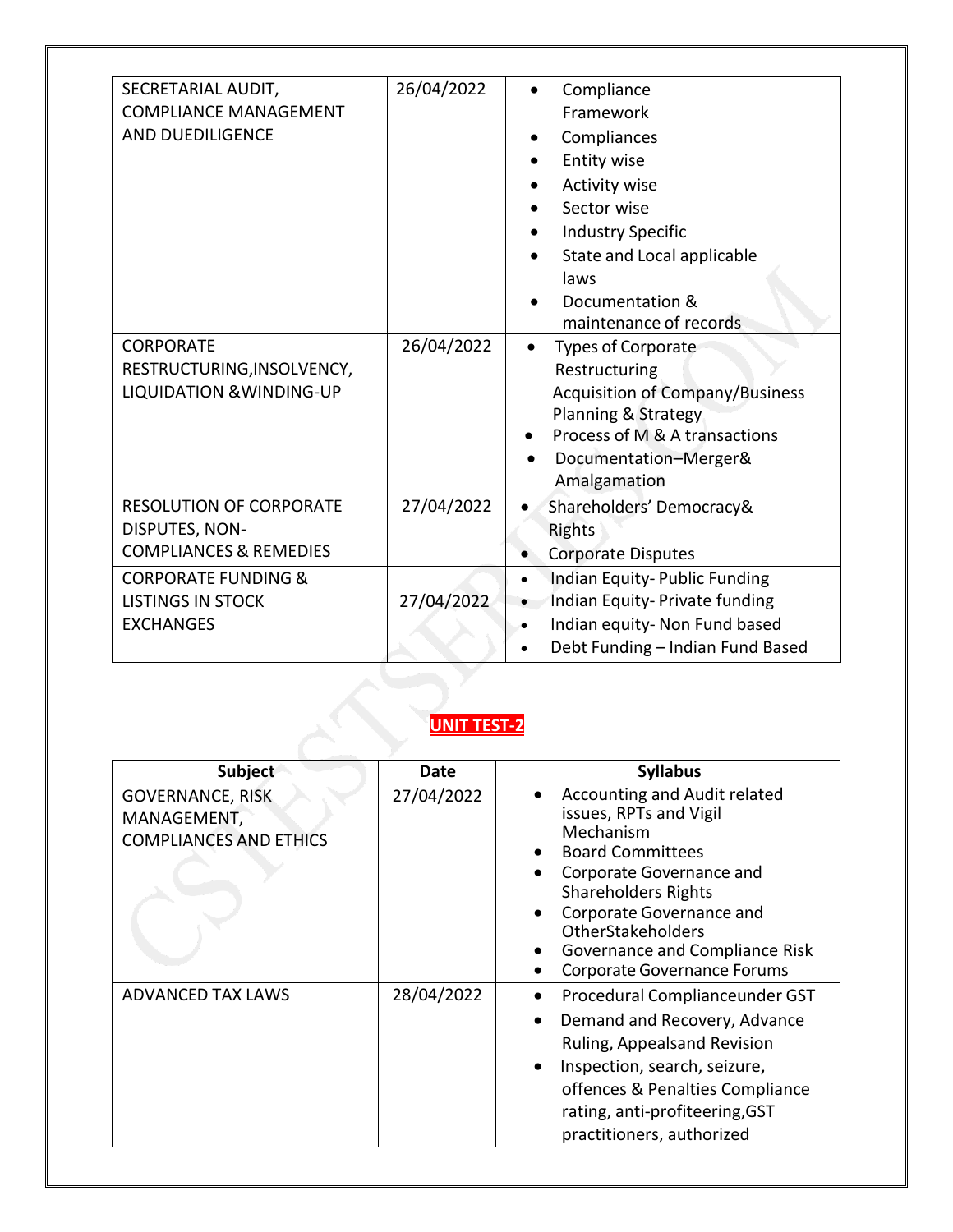|                                                                                       |            | representative, professional<br>opportunities<br><b>Integrated Goods and Service</b><br>Tax(IGST)<br><b>Union Territory Goods and Service</b><br>tax(UTGST)<br><b>GST Compensation toStates</b><br>Industry/ Sector Specific Analysis                                                                                                                                                                                                                  |
|---------------------------------------------------------------------------------------|------------|--------------------------------------------------------------------------------------------------------------------------------------------------------------------------------------------------------------------------------------------------------------------------------------------------------------------------------------------------------------------------------------------------------------------------------------------------------|
| DRAFTING, PLEADINGS AND<br><b>APPEARANCES</b>                                         | 28/04/2022 | Drafting and<br>$\bullet$<br><b>Conveyancing Relating</b><br>toVarious Deeds and<br>Documents(I)<br>Drafting and<br><b>Conveyancing Relating</b><br>to Various Deeds and<br>Documents (II) Pleadings                                                                                                                                                                                                                                                   |
| SECRETARIAL AUDIT,<br><b>COMPLIANCE MANAGEMENT</b><br>AND DUE DILIGENCE               | 28/04/2022 | Search and Status Report<br><b>KYC</b><br>Signing and Certification<br>Segment-wise Role of<br>CompanySecretaries<br>Audits                                                                                                                                                                                                                                                                                                                            |
| <b>CORPORATE RESTRUCTURING,</b><br><b>INSOLVENCY, LIQUIDATION &amp;</b><br>WINDING-UP | 28/04/2022 | Valuation of Business and Assets for<br><b>Corporate Restructuring</b><br><b>Accounting in Corporate</b><br>Restructuring- Concept and<br><b>Accounting Treatment</b><br>Taxation & Stamp Dutyaspects of<br><b>Corporate Restructuring</b><br><b>Competition Act</b><br>Regulatory approvals ofscheme<br>Appearance before NCLT/NCLAT<br><b>Fast Track Mergers: Small</b><br>companies, Holding and wholly<br>owned companies<br>Cross Border Mergers. |
| <b>RESOLUTION OF CORPORATE</b><br>DISPUTES, NON-COMPLIANCES<br>& REMEDIES             | 29/04/2022 | Fraud under Companies Actand IPC<br>Misrepresentation&Malpractices<br><b>Regulatory Action</b>                                                                                                                                                                                                                                                                                                                                                         |
| <b>CORPORATE FUNDING &amp;</b><br><b>LISTINGS IN STOCK EXCHANGES</b>                  | 29/04/2022 | Debt Funding - Indian Nonfund<br><b>Based</b><br>Foreign Funding - Instruments<br>&Institutions<br>Other Borrowings Tools Non-<br>Convertible Instruments-Non-                                                                                                                                                                                                                                                                                         |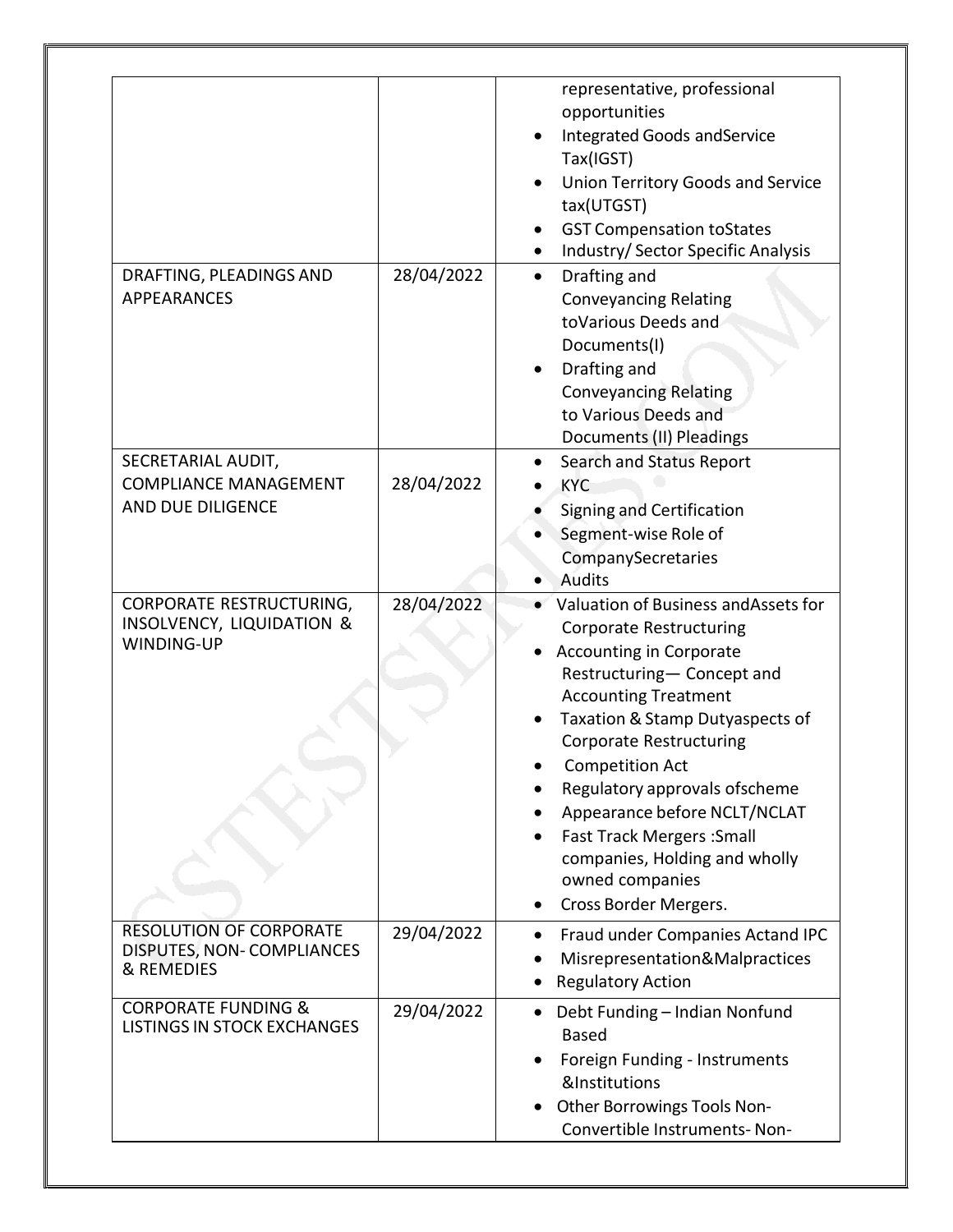### **UNIT TEST-3**

| <b>Subject</b>                                                          | <b>Date</b> | <b>Syllabus</b>                                                                                                                                                                                                            |
|-------------------------------------------------------------------------|-------------|----------------------------------------------------------------------------------------------------------------------------------------------------------------------------------------------------------------------------|
| <b>GOVERNANCE, RISK</b>                                                 | 29/04/2022  | <b>Risk Management</b>                                                                                                                                                                                                     |
| MANAGEMENT, COMPLIANCES<br><b>AND ETHICS</b>                            |             | <b>Internal Control</b>                                                                                                                                                                                                    |
| <b>ADVANCED TAX LAWS</b>                                                | 30/04/2022  | <b>Custom Law</b><br>$\bullet$                                                                                                                                                                                             |
| DRAFTING, PLEADINGS AND                                                 | 30/04/2022  | <b>Drafting</b><br>$\bullet$<br>and                                                                                                                                                                                        |
| <b>APPEARANCES</b>                                                      |             | Conveyancing Relating to                                                                                                                                                                                                   |
|                                                                         |             | Various<br><b>Deeds</b><br>and<br>Documents(III)                                                                                                                                                                           |
|                                                                         |             | <b>Drafting</b><br>and                                                                                                                                                                                                     |
|                                                                         |             | Conveyancing Relating to                                                                                                                                                                                                   |
|                                                                         |             | Various<br><b>Deeds</b><br>and                                                                                                                                                                                             |
|                                                                         |             | Documents(IV)                                                                                                                                                                                                              |
|                                                                         |             | Drafting of Agreements                                                                                                                                                                                                     |
|                                                                         |             | under the Companies<br>Act:                                                                                                                                                                                                |
| SECRETARIAL AUDIT,<br><b>COMPLIANCE MANAGEMENT</b><br>AND DUE DILIGENCE | 30/04/2022  | <b>Secretarial Audit</b><br>Internal Audit & Performance Audit<br>Concepts and Principles of<br><b>OtherAudits</b><br>Audit Engagement<br><b>Audit Principles and Techniques</b><br><b>Audit Process and Documentation</b> |
| CORPORATE RESTRUCTURING,                                                | 01/05/2022  | Insolvency<br>$\bullet$                                                                                                                                                                                                    |
| <b>INSOLVENCY, LIQUIDATION &amp;</b>                                    |             | <b>Petition for Corporate</b><br><b>InsolvencyResolution Process</b>                                                                                                                                                       |
| WINDING-UP                                                              |             | Role, Functions and Duties of                                                                                                                                                                                              |
|                                                                         |             | IP/IRP/RP                                                                                                                                                                                                                  |
|                                                                         |             | <b>Resolution Strategies</b>                                                                                                                                                                                               |
|                                                                         |             | Convening and Conduct of<br>Meetings of Committee of<br>Creditors                                                                                                                                                          |
|                                                                         |             | <b>Preparation &amp; Approval</b>                                                                                                                                                                                          |
|                                                                         |             | ofResolution Plan                                                                                                                                                                                                          |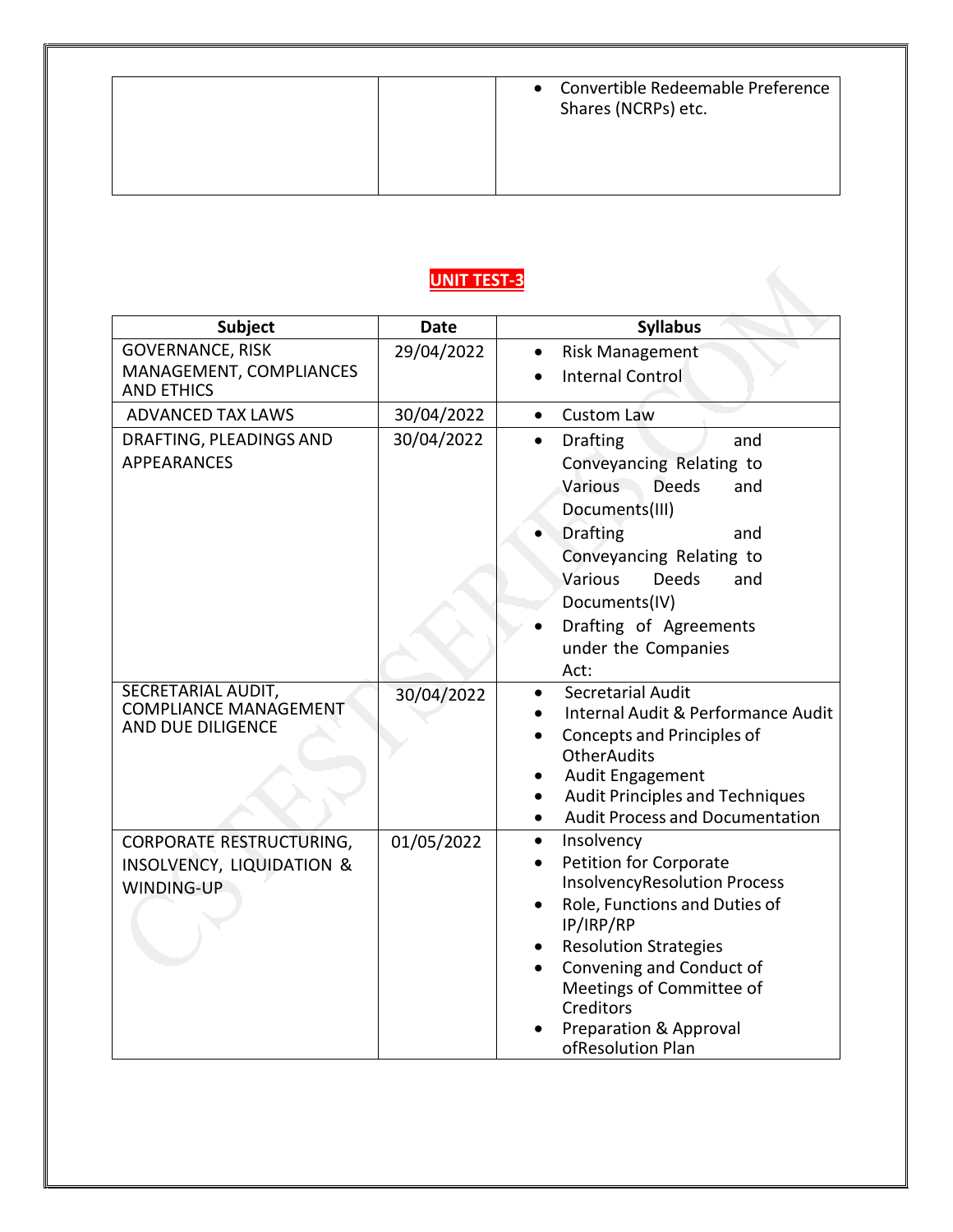| <b>RESOLUTION OF CORPORATE</b><br>DISPUTES, NON-COMPLIANCES<br>& REMEDIES | 01/05/2022 | Defaults,<br>Adjudication,<br>$\bullet$<br>Prosecutions and penalties under<br>the Companies Act, Securities Laws,<br>COFEPOSA,<br>FEMA,<br>Money<br>Laundering, Competition<br>Act,<br>Labour Laws & Tax Laws<br>Fines, Penalties and Punishments<br>under various laws<br><b>Relief and Remedies</b> |
|---------------------------------------------------------------------------|------------|--------------------------------------------------------------------------------------------------------------------------------------------------------------------------------------------------------------------------------------------------------------------------------------------------------|
| <b>CORPORATE FUNDING &amp;</b><br>LISTINGS IN STOCK EXCHANGES             | 01/05/2022 | Securitization<br>Listing-Indian Stock Exchanges<br><b>International Listing</b>                                                                                                                                                                                                                       |

#### **UNIIT TEST-4**

| Subject                                                                       | <b>Date</b> | <b>Syllabus</b>                                                                                                                                                                                                                                                                          |
|-------------------------------------------------------------------------------|-------------|------------------------------------------------------------------------------------------------------------------------------------------------------------------------------------------------------------------------------------------------------------------------------------------|
| <b>GOVERNANCE, RISK</b><br>MANAGEMENT,<br><b>COMPLIANCES AND ETHICS</b>       | 02/05/2022  | Reporting<br><b>Ethics and Business</b><br>Sustainability and Corporate<br>SocialResponsibility<br>Anti-Corruption and Anti-Bribery<br>Laws in India                                                                                                                                     |
| <b>ADVANCED TAX LAWS</b>                                                      | 02/05/2022  | Direct and International Tax<br>$\bullet$                                                                                                                                                                                                                                                |
| DRAFTING, PLEADINGS AND<br><b>APPEARANCES</b>                                 | 02/05/2022  | Pleadings<br>Art of writing opinions<br>Appearances' &art of advocacy                                                                                                                                                                                                                    |
| SECRETARIAL AUDIT,<br><b>COMPLIANCE MANAGEMENT</b><br>AND DUE DILIGENCE       | 03/05/2022  | Forming an Opinion & Reporting<br>$\bullet$<br>Secretarial Audit-Fraud<br>detection & Reporting<br><b>Quality Review</b><br>Values Ethics and<br>ProfessionalConduct<br>Due Diligence<br>Due Diligence Impact<br><b>Assessment of Non</b><br><b>Compliancesand Reporting</b><br>thereof. |
| <b>CORPORATE</b><br>RESTRUCTURING,<br>INSOLVENCY, LIQUIDATION<br>& WINDING-UP | 03/05/2022  | Individual/ Firm In solvency<br>$\bullet$<br><b>Fresh Start Process</b><br>Debt Recovery & SARFAESI<br>Cross Border In solvency<br>Liquidation on or after failing of RP<br><b>Voluntary Liquidation</b><br>Winding-up by Tribunal under<br>theCompanies Act, 2013                       |